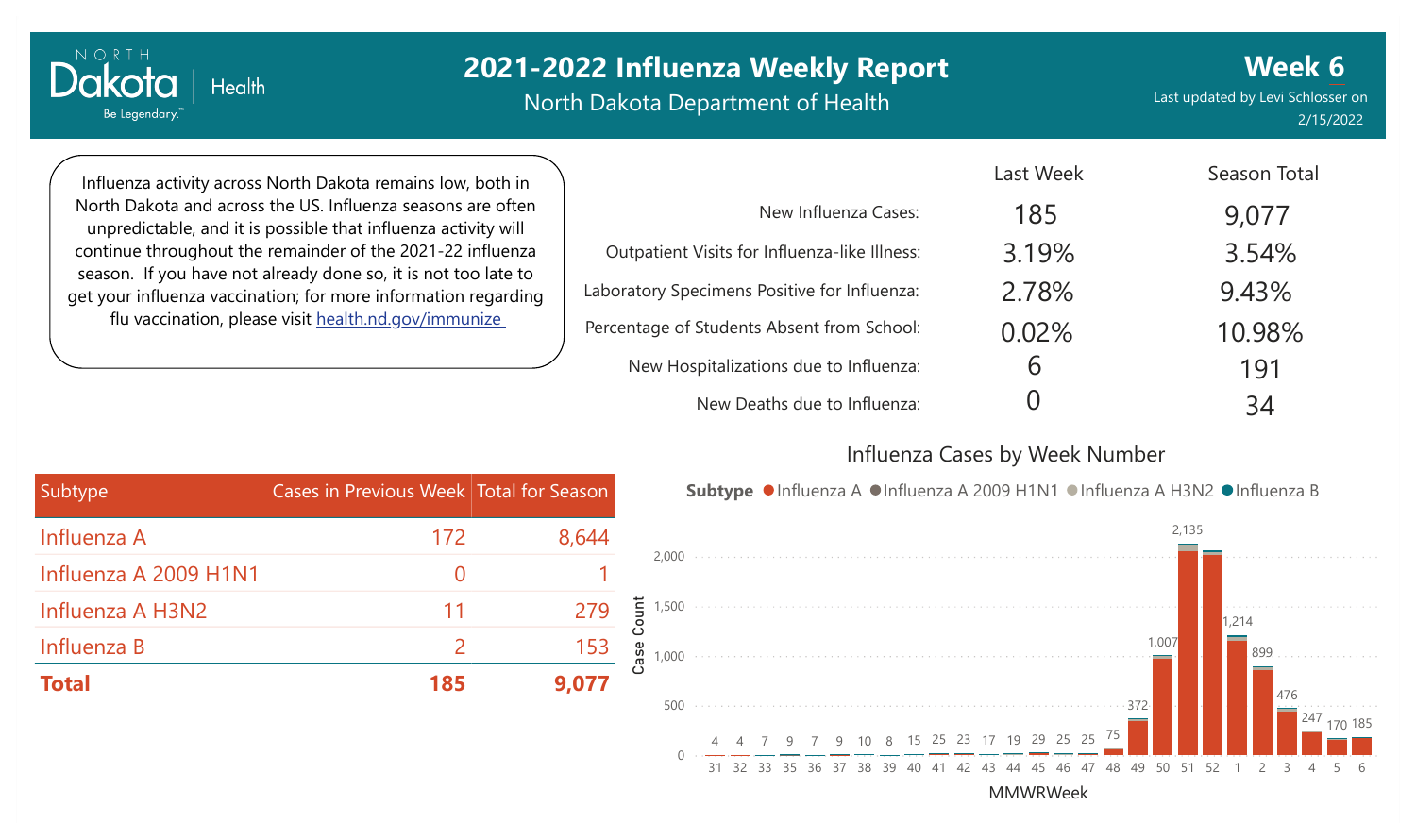

### **2021-2022 Influenza Weekly Report** North Dakota Department of Health

**Week 6** Last updated by Levi Schlosser on 2/15/2022

Laboratory-confirmed influenza is a reportable disease in North Dakota. Influenza "cases" include people that have tested positive for influenza in a healthcare setting. It does not include people with influenza who did not seek healthcare, or were diagnosed without a lab test, which is common. The true number of people in North Dakota is underrepresented, but case data allows us where influenza is circulating and in what populations. It also provides context regarding how the current season compares with previous seasons. Find more information about cases on ndflu.com

Influenza Cases by Gender





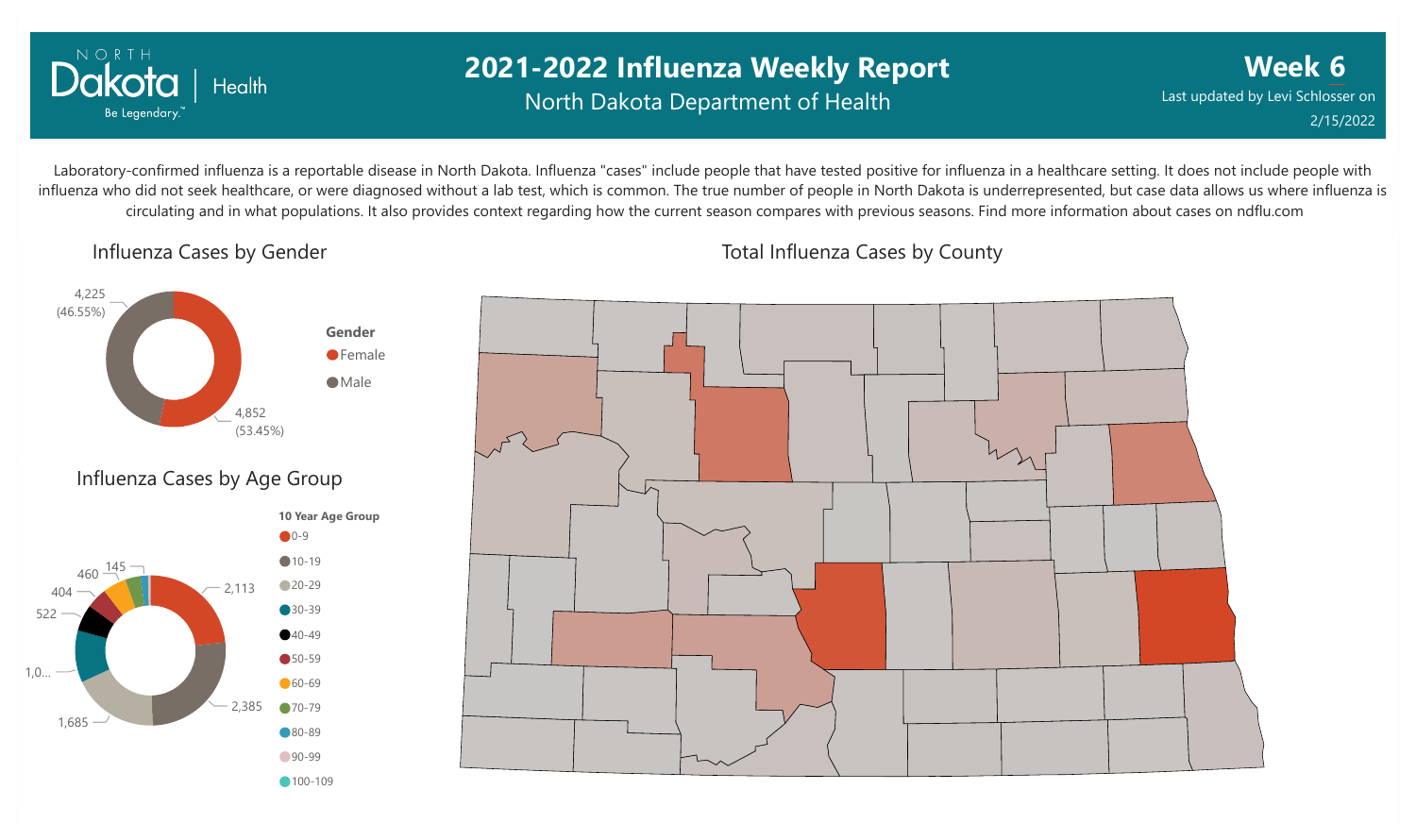

New Weekly Hospitalizations

Total Hospitalizations for Season

Flu Deaths

Pneumonia/Flu Deaths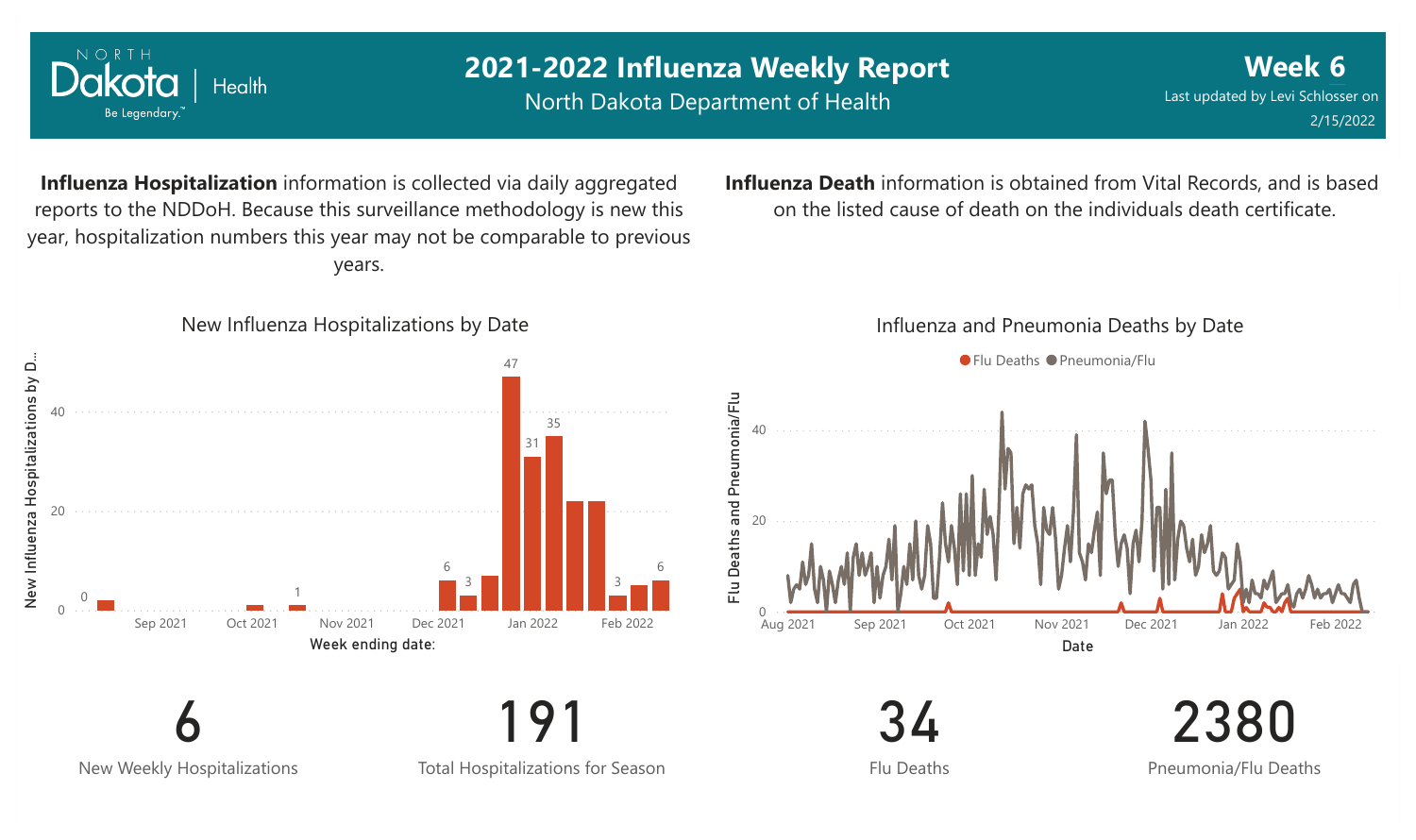

North Dakota Department of Health

**Week 6** Last updated by Levi Schlosser on 2/15/2022

**Outpatient Influenza-like Illness (ILI)** The NDDoH participates in the national U.S. Outpatient Influenza-like Illness Surveillance Network (ILINet). Data from participating outpatient providers in north Dakota are pooled to create a state-wide estimate for the weekly percent of healthcare visists due to influenza-like illness (ILI). Patients presenting with a fever of 100 degrees or greater AND a cough and/or sore throat are considered to have ILI. For more information [on state and national ILINet data, see FluView](http://fluview%20interactive/)

Interactive



| <b>Week Ending Date:</b><br>$\blacktriangle$ | Total # of Patients Seen for Any Reason Percent ILI |       |
|----------------------------------------------|-----------------------------------------------------|-------|
| Saturday, January 08, 2022                   | 536                                                 | 8.21% |
| Saturday, January 15, 2022                   | 4.014                                               | 5.88% |
| Saturday, January 22, 2022                   | 3,711                                               | 5.12% |
| Saturday, January 29, 2022                   | 2,776                                               | 6.56% |
| Saturday, February 05, 2022                  | 3.168                                               | 3.06% |
| Saturday, February 12, 2022                  | 3,419                                               | 3.19% |
| <b>Total</b>                                 | 17,624                                              | 4.87% |

**Sentinel Laboratory Data** The NDDoH receives influenza and RSV testing data from participating sentinel laboratories across the state. The total number of positive tests and the total number of tests conducted are reported and used to create a state-wide percent positivity statistic. For influenza, percent positivity of 10% or greater indicates 'season level' influenza activity.



| Week ending date:           | Total # of Specimens Tested Flu Positivity RSV Positivity |        |       |
|-----------------------------|-----------------------------------------------------------|--------|-------|
| Saturday, January 08, 2022  | 5,259                                                     | 10.76% | 1.21% |
| Saturday, January 15, 2022  | 5,441                                                     | 7.28%  | 1.58% |
| Saturday, January 22, 2022  | 3,525                                                     | 5.90%  | 1.35% |
| Saturday, January 29, 2022  | 3,091                                                     | 3.33%  | 2.53% |
| Saturday, February 05, 2022 | 1.717                                                     | 4.60%  | 2.76% |
| Saturday, February 12, 2022 | 1,259                                                     | 2.78%  | 1.02% |
| <b>Total</b>                | 20,292                                                    | 6.84%  | 1.54% |

#### Percent ILI by Week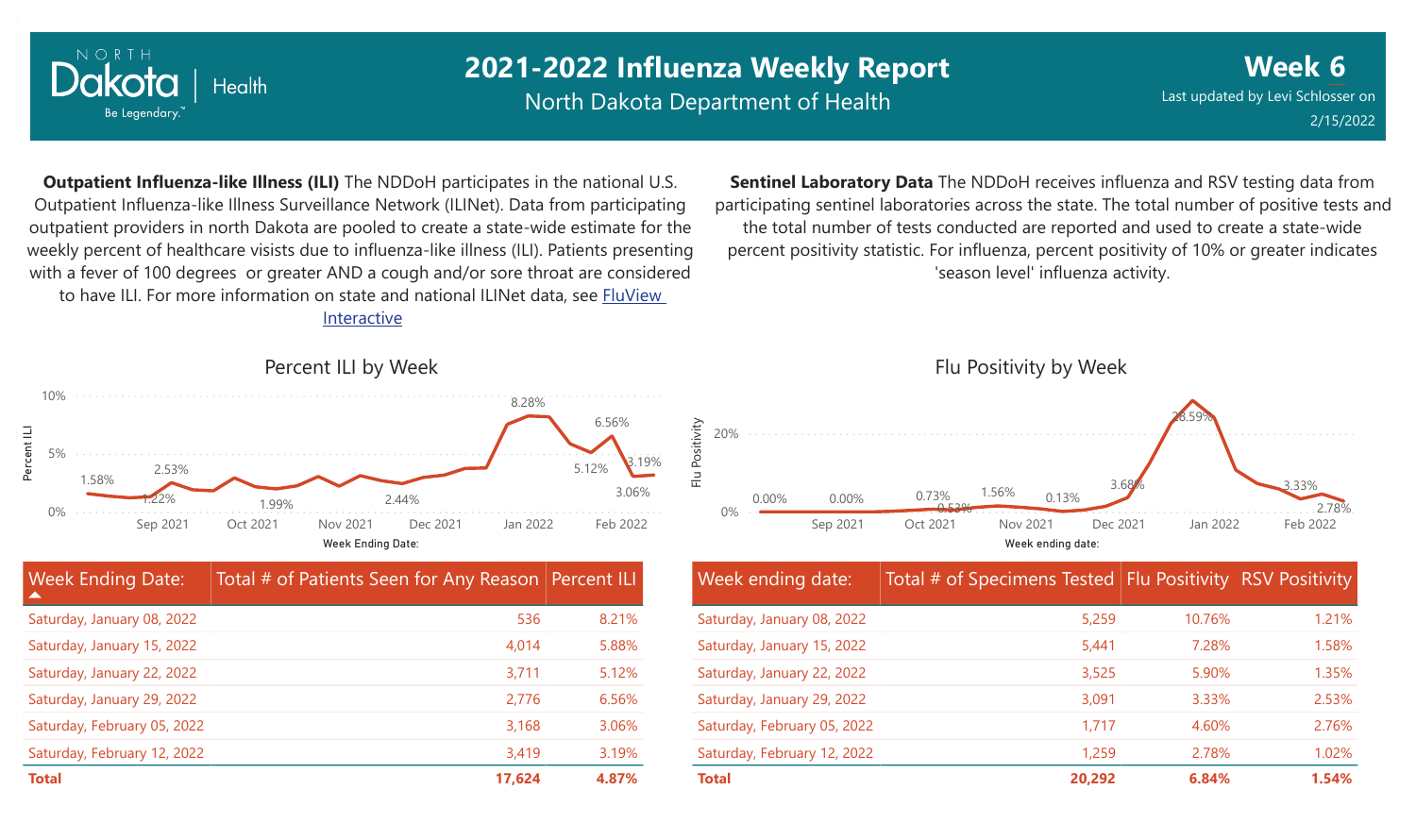

During the influenza season, increases in the **school absenteeism** data cab be used as an early indicator for influenza circulation. The NDDoH received absenteeism data from a majority of schools in the state. Data here include absences for all reasons.



| <b>Week End Date</b>        | <b>Total Enrollment Percent Absent</b> |       |
|-----------------------------|----------------------------------------|-------|
| Saturday, January 15, 2022  | 123,553                                | 0.55% |
| Saturday, January 22, 2022  | 124,120                                | 0.14% |
| Saturday, January 29, 2022  | 124,452                                | 0.05% |
| Saturday, February 05, 2022 | 124,454                                | 0.04% |
| Saturday, February 12, 2022 | 123,454                                | 0.02% |

During the influenza season, **influenza outbreaks** are common anywhere people gather, including schools, child care centers, long-term care facilities, and health care facilities. Outbreaks of influenza or influenza-like illness may be reported to the NDDoH. The following outbreaks have been reported this season.



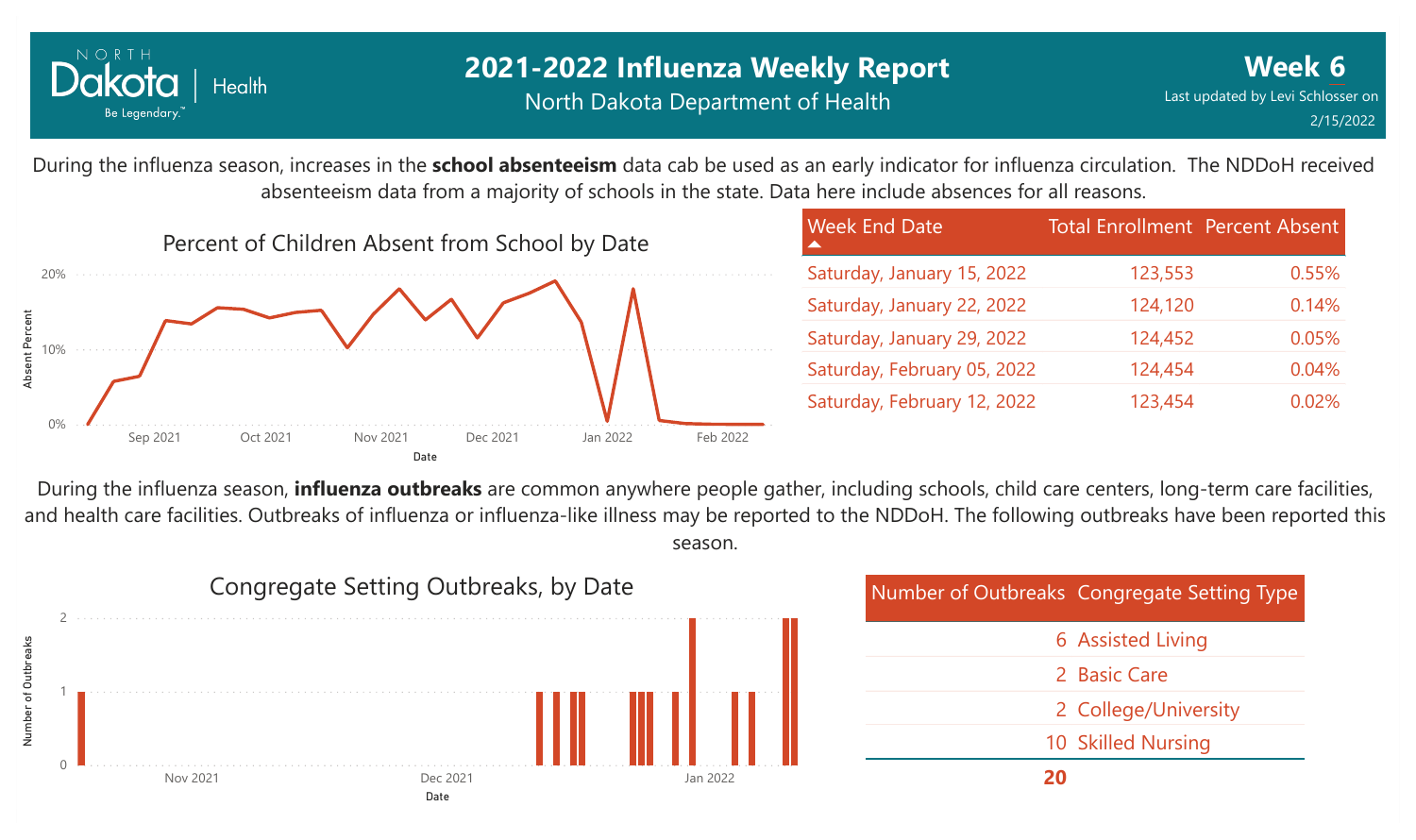

### **2021-2022 Influenza Weekly Report** North Dakota Department of Health

**Week 6** Last updated by Levi Schlosser on 2/15/2022

Statewide Doses Administered

**Influenza vaccine doses administered** data from the North Dakota Immunization Information System (NDIIS) includes all administered doses of flu vaccine documented in the NDIIS to records with a North Dakota address. Adult immunizations do not have to be reported to the NDIIS so there may be more influenza vaccine doses being administered that are not reported to the NDIIS. Age groups are determined base on age at time of vaccination.



### Doses Administered by Age Group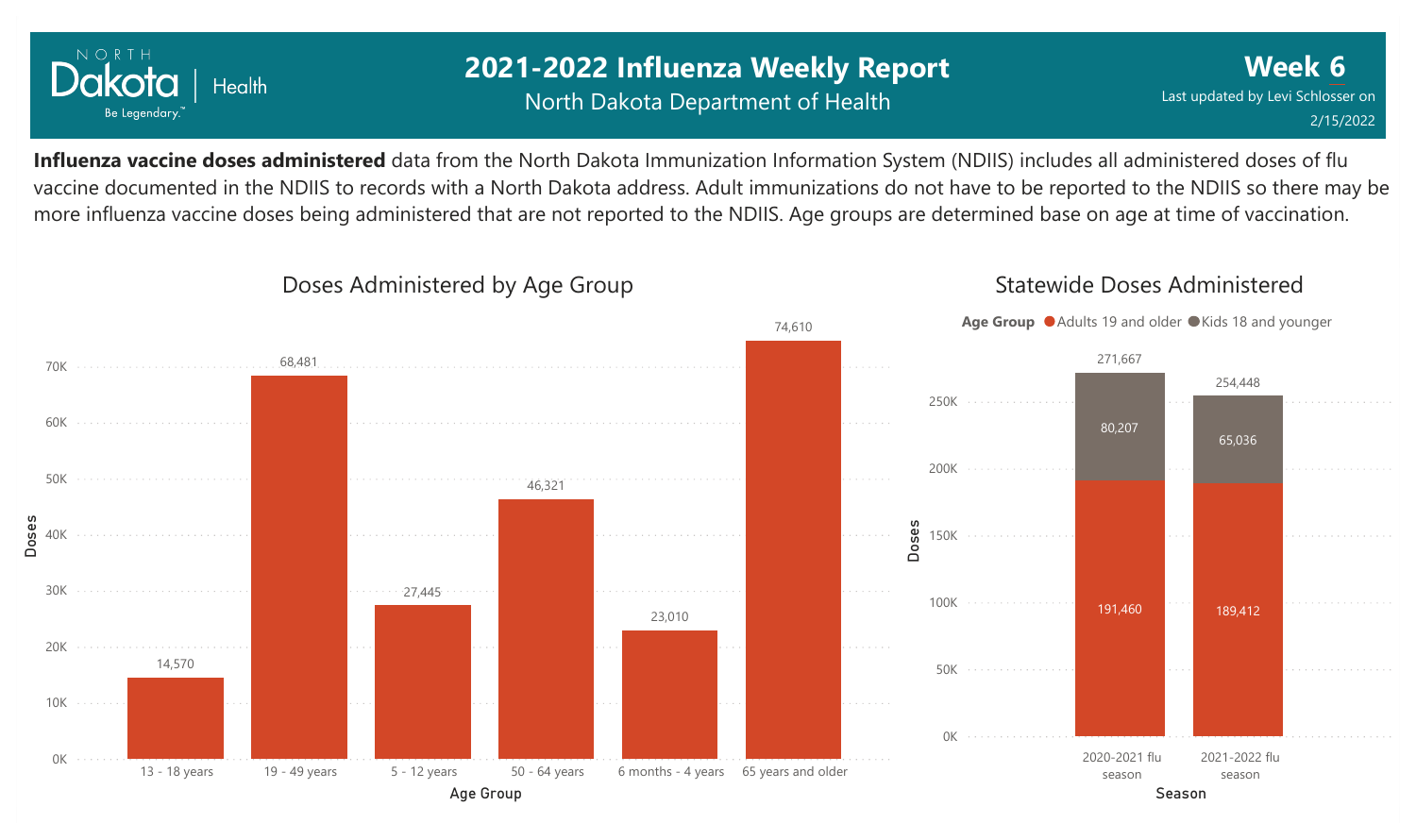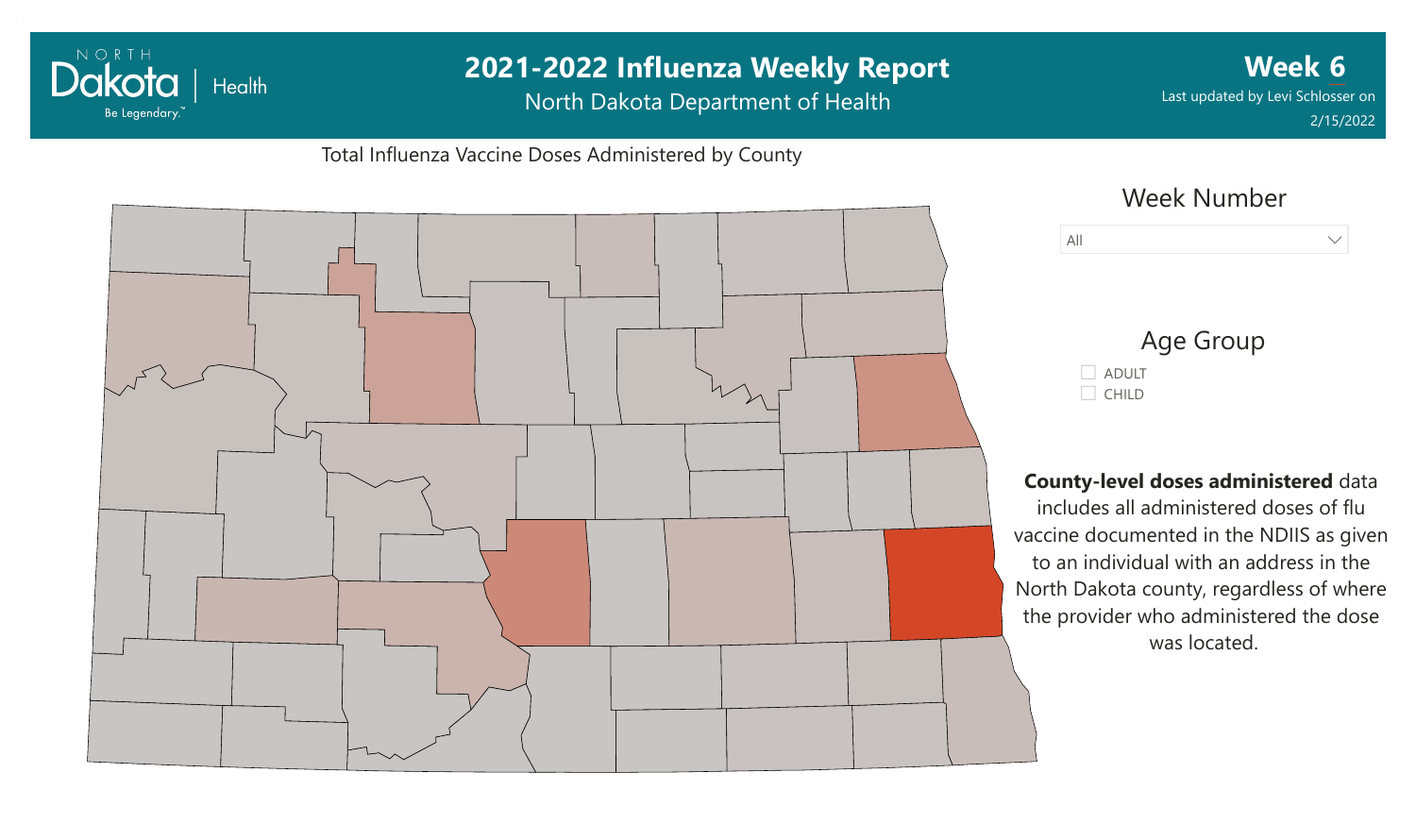North Dakota Department of Health



NORTH

Dakota

Be Legendary.

**Health** 

### NDIIS data can also be used to estimate the percent of North Dakotans in each age group that have received at least one dose of influenza vaccine so far this flu season. NDIIS records included in **statewide coverage rates** must

have a North Dakota address. Adult immunizations do not have to be reported to the

NDIIS so adult coverage rates may be higher.

### Statewide Flu Coverage for Adults >= 19